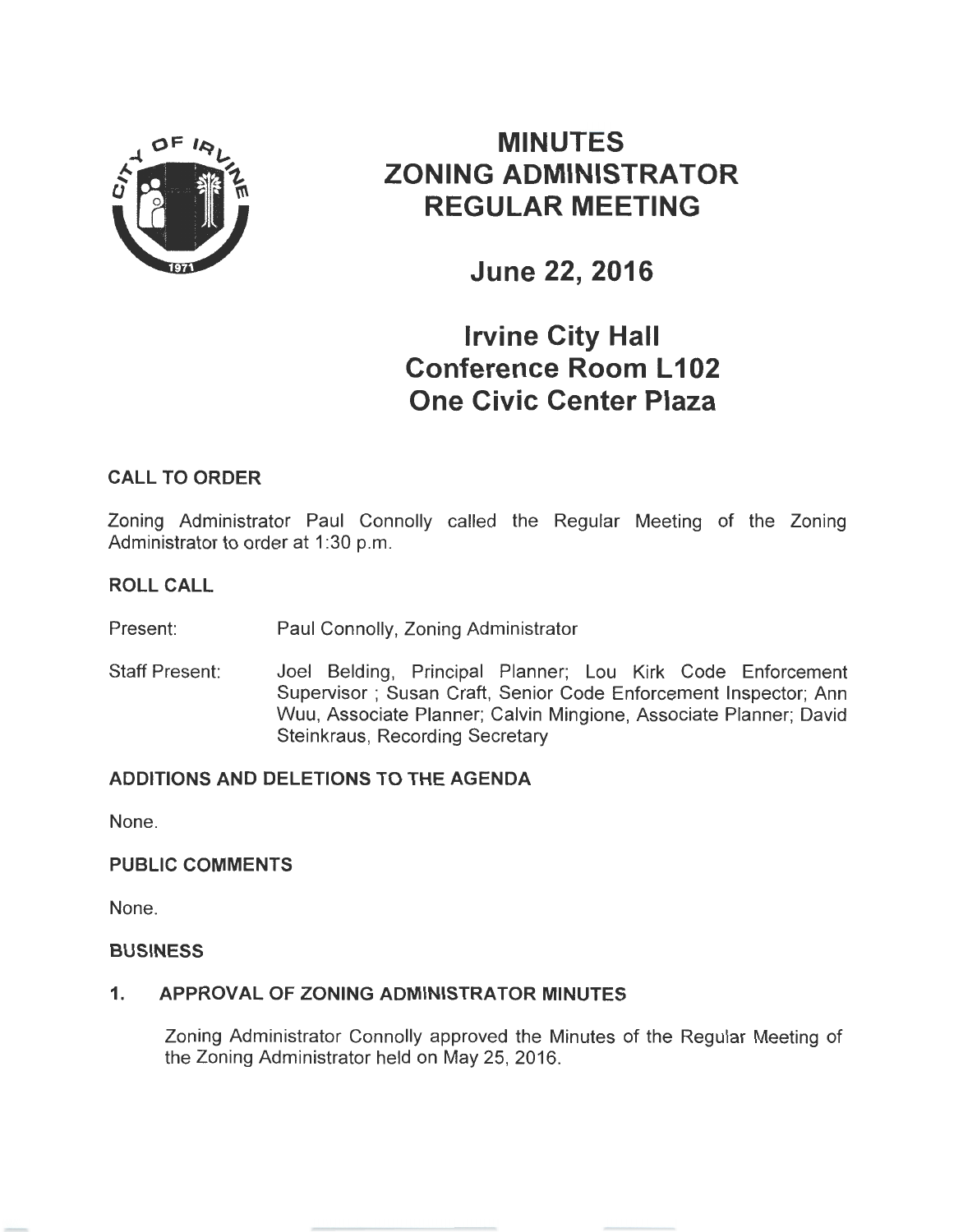## **PUBLIC HEARINGS**

### **2. SIGN PROGRAM 00668206-PSS WITH ADMINISTRATIVE RELIEF FOR 15275- 15459 CULVER DRIVE IN PLANNING AREA 10 (WALNUT VILLAGE), FILED BY BAAB & ASSOCIATES, ON BEHALF OF IRVINE COMPANY RETAIL PROPERTIES**

Zoning Administrator Connolly opened the public hearing.

Ann Wuu, Associate Planner, summarized the staff report.

David Baab, as representative for the Irvine Company, spoke in support of the project and provided a presentation of graphics.

Zoning Administrator Connolly closed the public hearing.

**ACTION:** Zoning Administrator Connolly adopted **RESOLUTION NO. 16-1342,** A RESOLUTION OF THE ZONING ADMINISTRATOR OF THE CITY OF IRVINE, CALIFORNIA, APPROVING SIGN PROGRAM 00668206-PSS WITH ADMINISTRATIVE RELIEF FOR 15275-15459 CULVER DRIVE, WITHIN PLANNING AREA 10 (WALNUT VILLAGE), FILED BY BAAB & ASSOCIATES. ON BEHALF OF IRVINE COMPANY RETAIL PROPERTIES

## **3. CONDITIONAL USE PERMIT FOR TWO MANUFACTURED STRUCTURES AT 2541 WHITE ROAD IN PLANNING AREA 36 (IRVINE BUSINESS COMPLEX)**

Zoning Administrator Connolly opened the public hearing.

Calvin Mingione, Associate Planner, summarized the staff report.

Chip Temple, representative of Shur-Lok, present for questions.

Zoning Administrator Connolly closed the public hearing.

**ACTION:** Zoning Administrator Connolly adopted **RESOLUTION NO. 16-1341**  with a five-year term limit, A RESOLUTION OF THE ZONING ADMINISTRATOR OF THE CITY OF IRVINE, CALIFORNIA, APPROVING CONDITIONAL USE PERMIT 00641959-PCPM TO ALLOW TWO MANUFACTURED STRUCTURES WITHIN THE PARKING LOT AREA FOR A PERIOD OF UP TO FIVE YEARS AT 2541 WHITE ROAD, IN PLANNING AREA 36 (IRVINE BUSINESS COMPLEX); FILED BY SHUR-LOK COMPANY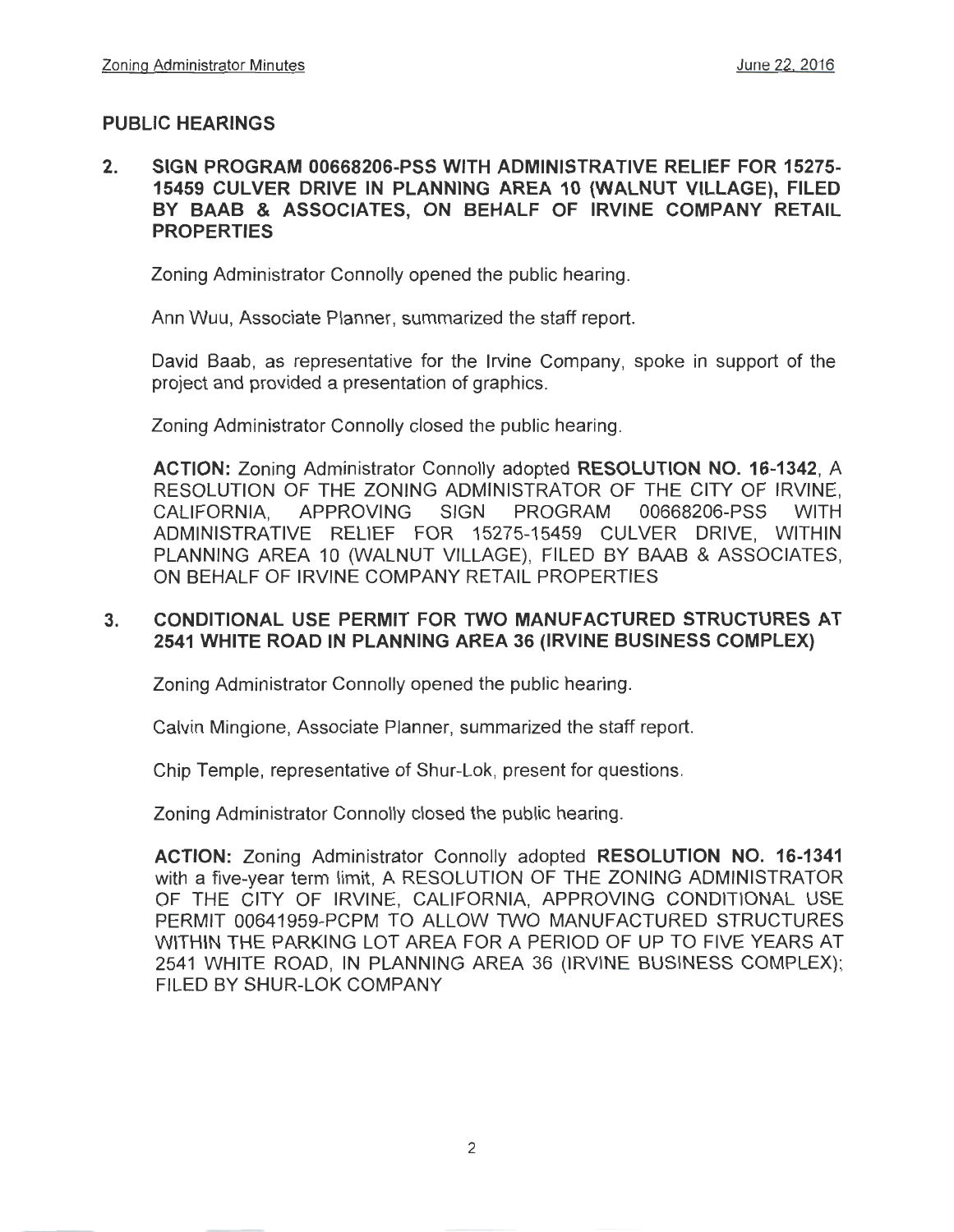**4. APPEAL OF ADMINISTRATIVE CITATION NO. 3373 ISSUED ON FEBRUARY 25, 2016, FOR VIOLATION OF SECTIONS OF THE IRVINE ZONING CODE ORDINANCE PERTAINING TO THE UNLAWFUL OPERATION OF A HOTEL WITH TRANSIENT OCCUPANCY AT 157 ROADRUNNER, A SINGLE FAMILY RESIDENCE (CONTINUED FROM THE REGULAR MEETING OF MAY 25, 2016)** 

Hearing Officer Connolly opened the public hearing.

Susan Craft, Senior Code Enforcement Inspector, summarized the staff report.

Jeremy Jass of Jass Law, representing the appellants, spoke on behalf of the appellants in opposition to the citation.

Lou Kirk, Code Enforcement Supervisor, clarified a few concerns.

Alisha Patterson, Assistant City Attorney, clarified a few concerns and spoke in support of upholding the citation.

Jorge Zamora, appellant, answered questions asked by Hearing Officer Connolly.

Jeremy Jass called Susan Craft as a witness.

Jeremy Jass called Jorge Zamora as a witness.

Jorge Zamora submitted a contract showing a one-time vacation rental of more than 31 days.

Jorge Zamora spoke about his concerns with the Zoning Code not being clear.

Lou Kirk responded to Jorge Zomora's concerns.

Courtney Santos, college student at UCI, spoke about short-term rentals and asked that no fines be given for a six-month period until City Council makes a decision about the Zoning Code regarding short-term rentals.

Amy Wilcox, a neighbor of 157 Roadrunner, presented concerns about the appellant's use of his property for short-term rentals.

Tom Knox, a neighbor of 157 Roadrunner, presented concerns about the appellant's use of his property for short-term rentals.

The son of Keith Owens spoke on behalf of his father who is a neighbor of 157 Roadrunner and presented concerns about the appellant's use of his property for short-term rentals.